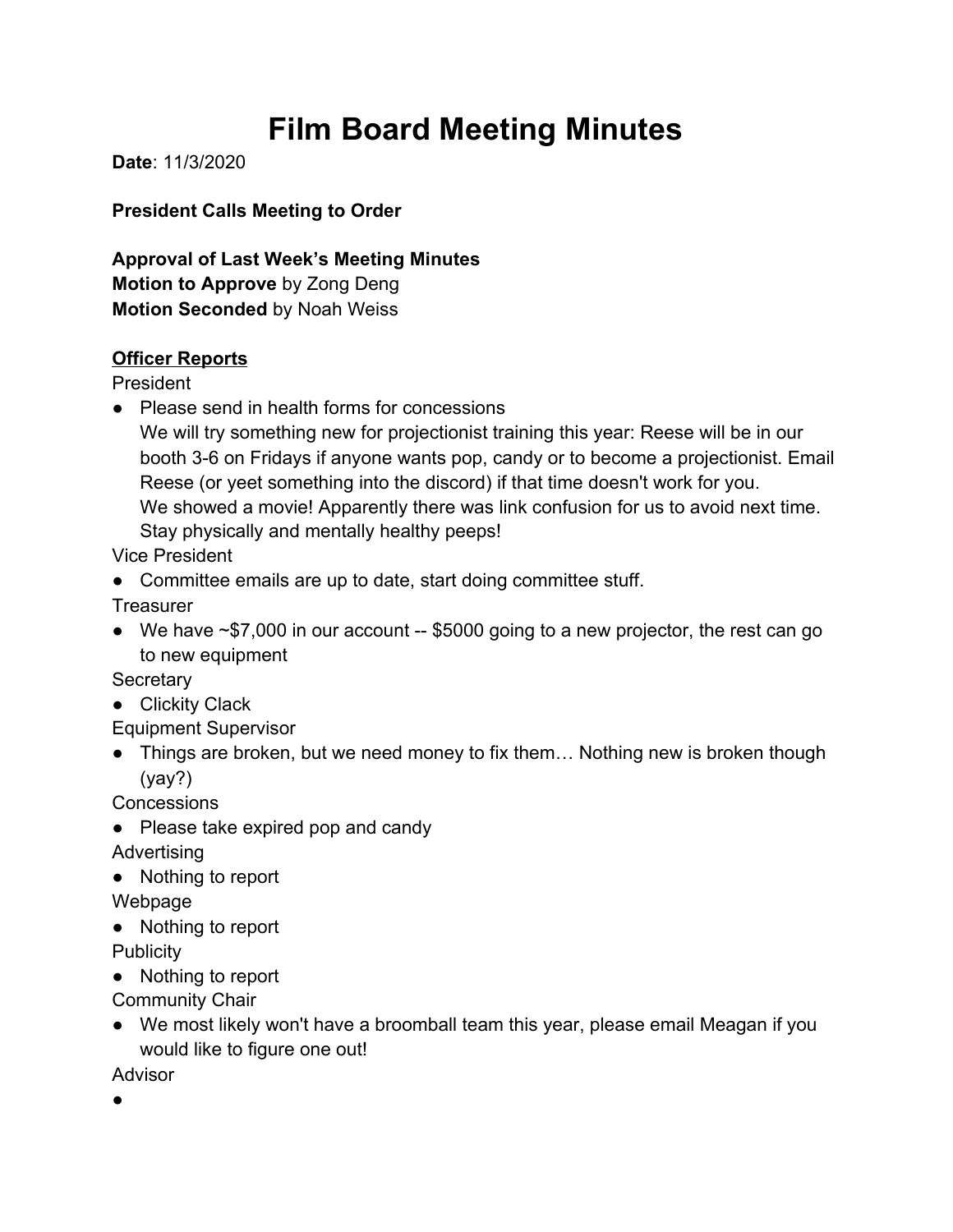#### **Committee Reports**

Advertising

●

Equipment

●

Judicial

● Sent out an email to find times to meet Movie

●

## **HOW'S THE BOARD?**

### **Old Business**

Plan for Showing Public Domain movies/shows: We want to show at least 2 more movies/TV shows this semester. We should determine dates to start advertising. Our movie options: Attack of the giant leeches, the brain that won't die, Santa Claus conquers the martians, Sita sings the blues, It's a wonderful life, Teenagers from outer space, Citizen kane, Looney tunes cartoons.

We should pick out dates to show things now, so we can plan ahead. How many times should we show it when we do?

Do we want to try to have in person seating available for these? Maybe for a show after Thanksgiving (but not before). Dec 11-13 we could try to play old Looney Tunes in Fisher 135 and stream them, and let people come and go as they please. We could also get classrooms for people to use as study space. We would then have to decide if we want to sell concessions (we would probably just do candy and pop, no popcorn). TV on Dec 11&12 and a movie on Dec 4&5 seems like a good plan.

Next social event: watching old Looney Tunes episodes and sussing out which we can't show because hoo-boy. Indoor limit is now 25 people (until things change).

Equipment replacements - Monitors, brooms, shop vac. We also might want general Filmboard posters to advertise

-We have no pricing for this yet -- we could get monitors from IT for a discount.

-[This](https://www.homedepot.com/p/RIDGID-16-Gal-6-5-Peak-HP-NXT-Wet-Dry-Shop-Vacuum-with-Detachable-Blower-Filter-Hose-and-Accessories-HD1600/304795082) looks like a promising shop vac. What's our current shop vac need? (To be appraised by the next meeting).

-Would we want a nicer filmboard themed table cloth?

-Id-reader/card tapper (~\$353.60), dust pans...

**HOW'S THE BOARD? New Business**